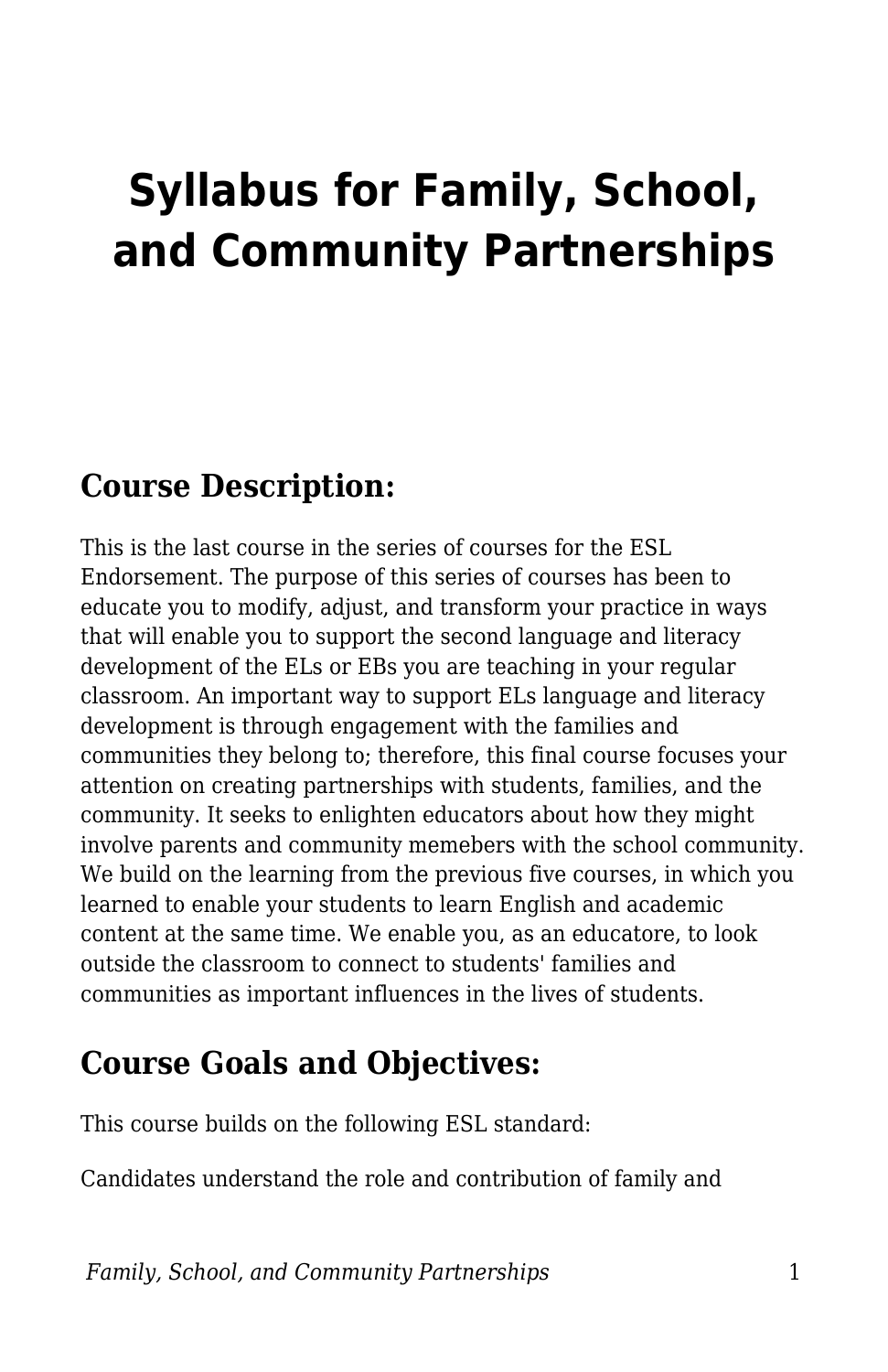community in the cognitive, linguistic and social development of students. Candidates provide support and advocacy for ELLs and their families and understand the history, laws, and policies of ESL teaching. Candidates work in partnerships with families and communities to create positive learning environments.

The objectives are:

- Acknowledge and follow local, state and federal laws and policies as they pertain to ELLs and their families.
- Employ strategies to empower parents/families to participate in their child's education.
- Evaluate, select, and advocate for applicable models of family and community involvement and support implementation.
- Demonstrate knowledge of how to use family and community members as a resource in learning.

# **Textbooks:**

*Family, School, and Community Partnerships:* This is the main textbook for this course, an instructional guide found in an open access online platform developed by Royce Kimmons (EdTech Books). The book includes all the learning activities, homework activities, and major projects you will be using for the course.

*National standards for parent/family involvement programs.* Chicago: National PTA.

Gonzalez, , Moll, L., & Amanti, C. (2005). *Funds of knowledge.* Mahway, NJ: Lawrence Erlbaum Associates.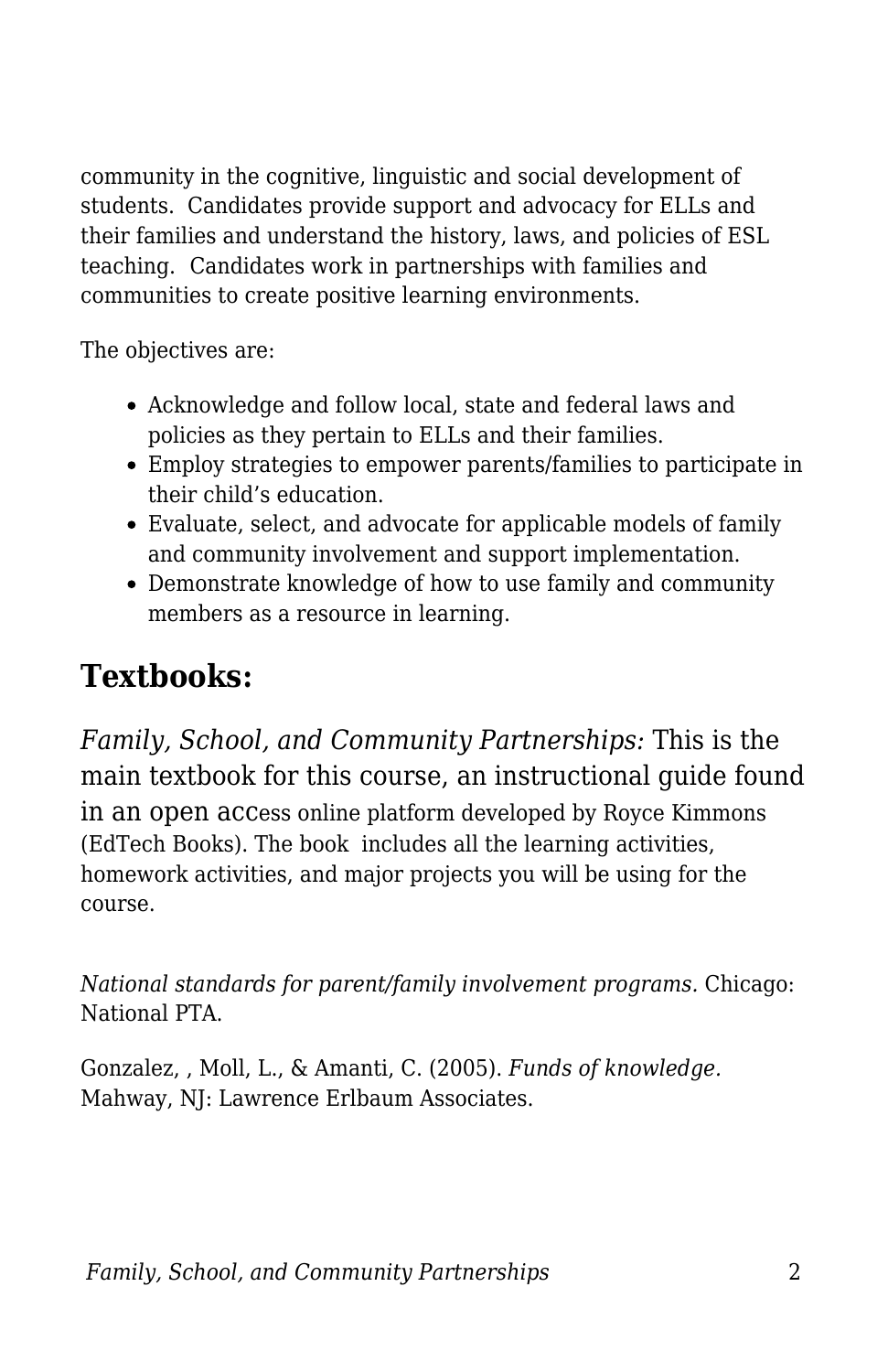## **Digital Resources:**

*Family, School, and Community Partnerships*

*Second Language Parent and Family Involvement Case,* Provo, UT: BYU

### **Learning Activities:**

A variety of learning activities and assignments will be used to help students understand course concepts. Students become active participants through the use of self-assessment, reflective writing, jigsaw readings, concept application logs, portfolio work, student profiles, response papers, and technology. Assignments will focus on active learning and require individual, paired, or group work to enrich learning. These activities model the planning, teaching, and assessment strategies that can be used with language minority students. There are also homework activities that, when completed successfully contribute to the points accrued for grading.

#### **Attendance Policy:**

This course is grounded in the belief that learning is a socially constructed process. In fact, active learning is a central feature of the course. Furthermore, the concepts presented through the video segments promote a conversational approach to learning. Concepts are immediately explored and applied through learning activities. As a result, much of the learning will take place through discussion and group activities that ask you to apply the research and theories about the teaching of English learners to your daily practice. Class discussion allows you to learn from your colleagues and to contribute to their learning; the insights of class members will be invaluable in your learning.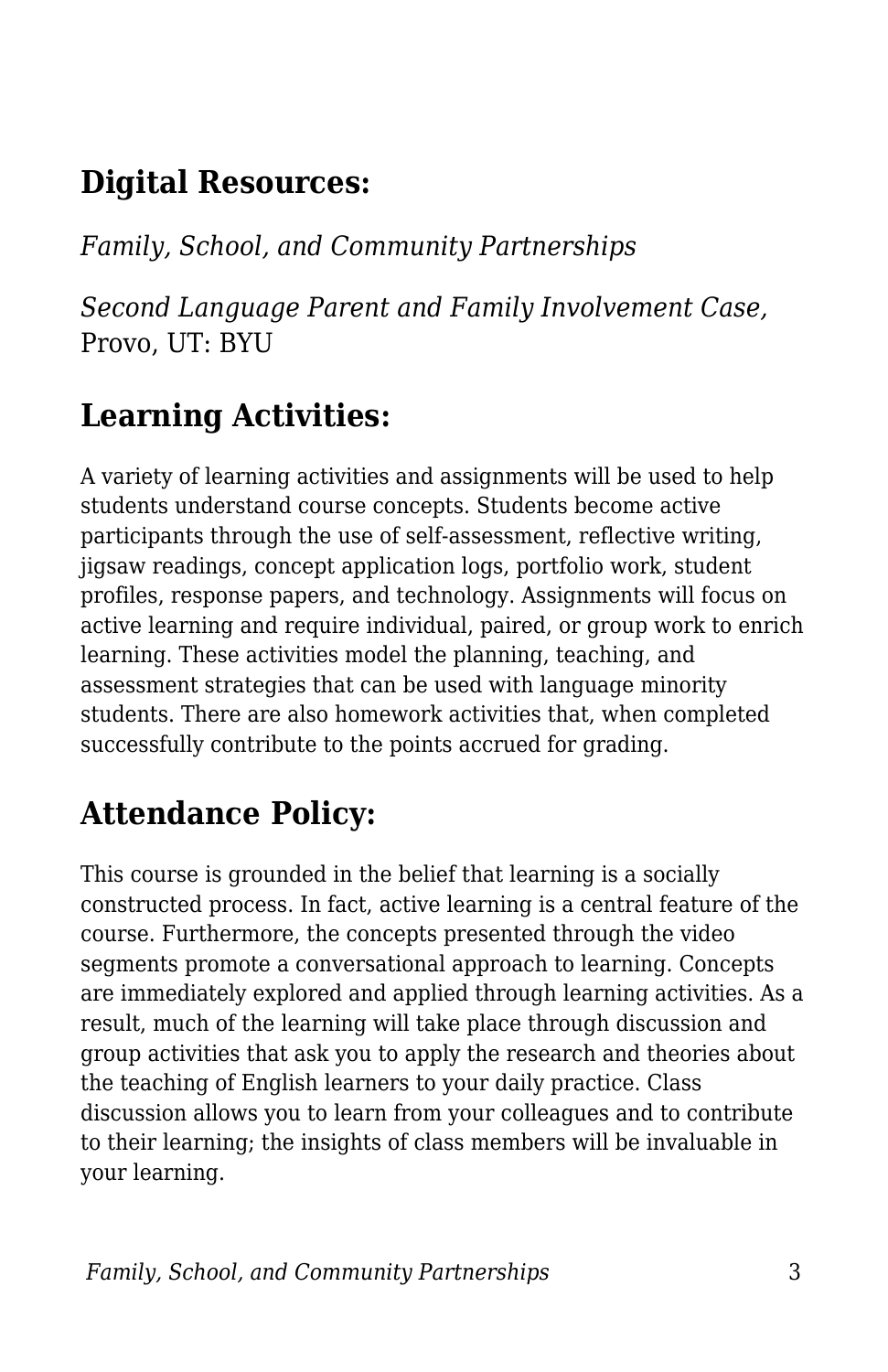The experiences within the classroom cannot be reconstructed outside of class time with the facilitator or independently. Therefore, while attendance in and of itself does not count as part of your course grade, it is an important factor since recovering and reconstructing learning that occurs during class time will be difficult, if not impossible. Further, you will often be given credit for products developed during class time, and your presence is highly valued. In addition, students will usually work with colleagues and will frequently present findings and analysis during class time. For these reasons, it will be very difficult to make up class periods missed.

# **Grading Policy:**

For the above reasons, full credit is only available to those students who attend each session and are present for the entire session. We recommend that if a teacher has to miss more than one of the eight sessions, they should be advised to take the course at another time.

**I**n this course, your grade is based on participation in a learning process (i.e., process points) and the creation of individual and group products (i.e., individual and group product points) that emerge from participation in learning activities and homework. In addition, you will be asked to complete independent major assignments that will be evaluated for evidence of how you are learning and growing as a professional. Finally, you will present your professional development in relation to educating students of cultural and linguistic diversity in the final session of the course.

## **Grading Summary:**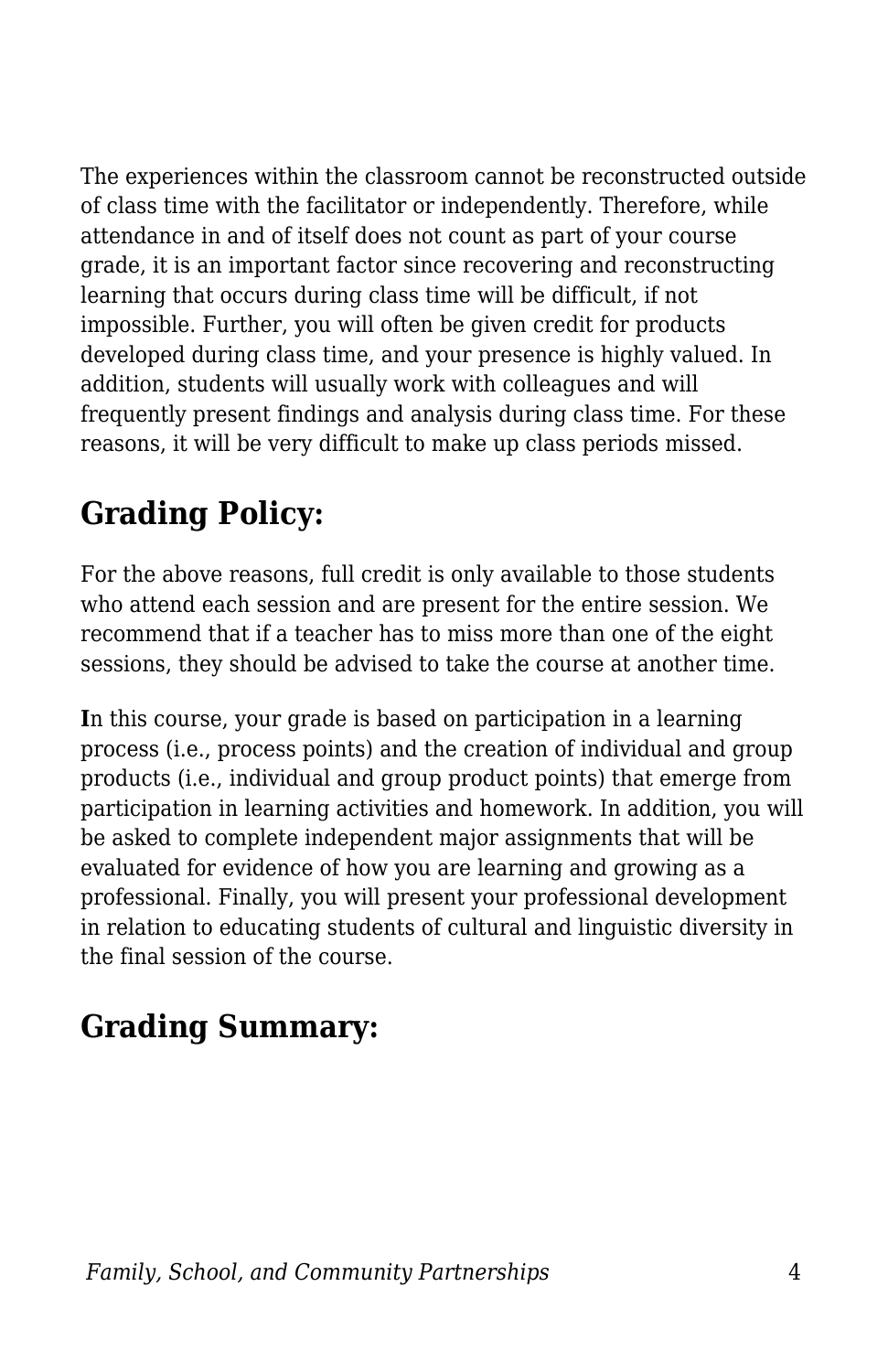| <b>Type of Points</b>                        | <b>Description</b>                                                            | <b>Points</b> |
|----------------------------------------------|-------------------------------------------------------------------------------|---------------|
| <b>Process</b>                               | Points for participating in learning<br>activities during class               |               |
| <b>Homework</b><br><b>Individual Product</b> | Points for individual products produced<br>for homework assignments           |               |
| <b>Practicum</b>                             | Points for individual or group products<br>produced for practicum assignments |               |
| Total                                        |                                                                               |               |

**In the next chapter in this book, you will find a Total Points sheet you can copy and use to track your points earned throughout the course.**

**Grading Scale: You must earn at least a B- to pass this class.**

| Percentage | Grade         |
|------------|---------------|
| 94-100%    | A             |
| 90-93      | $A-$          |
| 87-89      | $B+$          |
| 83-86      | B             |
| 80-82      | $B -$         |
| 77-79      | $C+$          |
| 73-76      | $\mathcal{C}$ |
| 70-72      | $C$ -         |